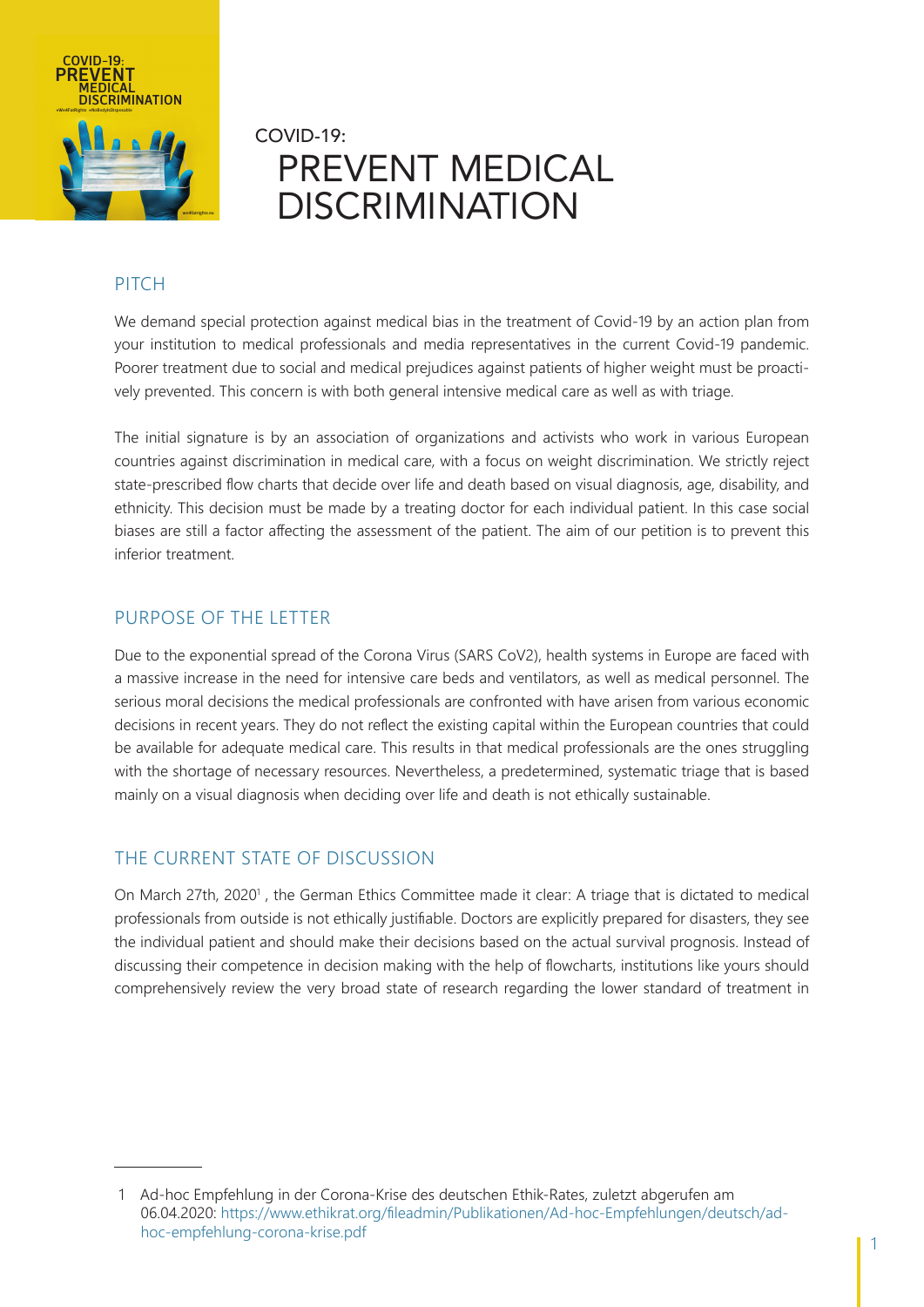medicine and provide it as a guide to help patients who experience medical discrimination before ad hoc decisions are made to avoid medical bias.

The state of research on discrimination based on body shape makes it clear that racism, classicism, gender inequality and ableism shape the medical concept of a body of "normal weight". Both the scientifically questionable BMI and the diagnosis only by visual examination reinforce social stigmas. Especially the discussed grading of the medical condition of patients, which is understood additively, presents patients of higher weight with a dilemma. They cannot hide their weight, but they can hide their asthma. If they do this, the CFS value (Clinical Frailty Scale) improves, although a high body weight has not been shown to lead to less success in ventilation<sup>2</sup>. This may lead to the issue of patients omitting their medications in order to receive ventilation if the need arises. The latest report on COVID-19 from the Intensive Care National Audit & Research Centre in the UK<sup>3</sup> clearly shows that there is no connection between a high or very high body weight and the success of ventilation.

The goal of triage should remain to save as many lives as possible with limited capacity: adequate classification instead of dismissal. The social position, the severeness of disability, the origin, ethnicity, and body weight must not be seen as criteria when assigning treatment and ventilation machines. This crisis is a huge challenge for all of society and each of us individually, it is fueling fear and increasing social injustices. However, under no circumstances should it exponentially affect those who are already discriminated against in our society. But the crisis also shows what medicine has not been able to achieve in the past decades: overcoming the socially biased criteria for measuring health and the best treatment strategies, which are historically based on a white, thin, male, and non-disabled body. Non-white bodies are often diagnosed as being of heigh weight because western medicine continues to use a body ideal as a diagnostic which is based on white European bodies to create standard values.

We are aware of how much of this social responsibility is put on individual doctors, but we see the role of your institution in catching up as quickly as possible to what has been moving too slow for the last years: ending medical discrimination against vulnerable groups. We plead with you to understand this situation as an opportunity for fairer, bias-free medicine. It is up to you and all of us whether Covid-19 becomes an amplifier of these injustices or, retrospectively, a turning point in the history of medicine, towards a medicine of equal treatment.

## GENERAL DEMANDS AND GENERAL CRITICISM OF TRIAGE WITH REGARD TO THE GERMAN ETHICS COUNCIL

We join the worldwide voices of disabled and black groups: the criteria that are emerging in the current discussions worldwide for the classification of patients can only lead to a heightened increase of deaths because of oppression. We demand that specific studies on survival success of patients with existing illnes-

<sup>2</sup> Source: https://www.ncbi.nlm.nih.gov/pubmed/22430246

<sup>3</sup> Source: ICNARC report on COVID-19 in critical care 27 March 2020